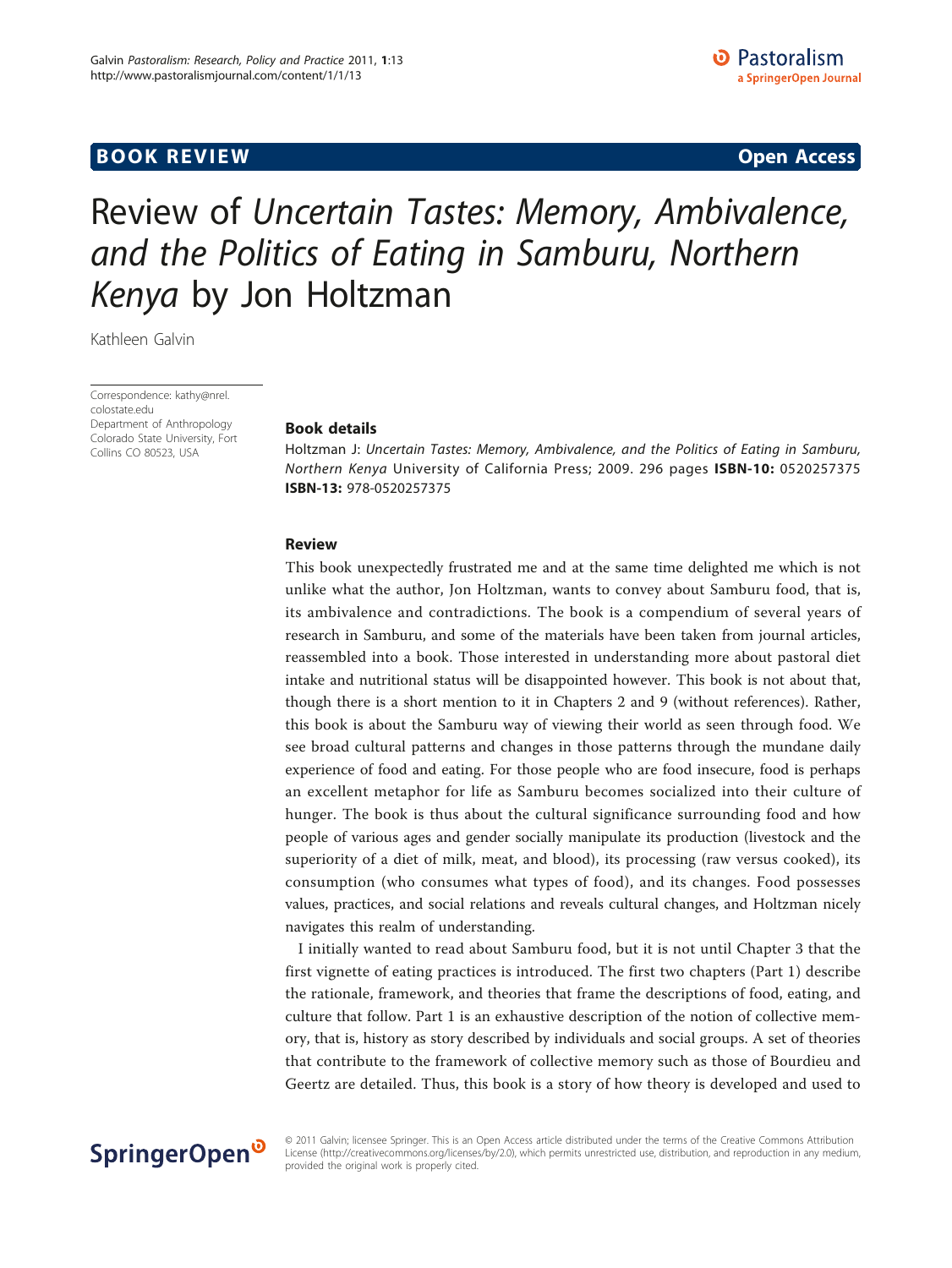explain food and how a story of food contributes to this theoretical understanding of culture.

Chapters 3 and 4 are ethnographic, where the framework developed in Chapters 1 and 2 is elucidated through examples. The Samburu notions of food are simple as there are only five main words to describe the taste of foods: sweet, sour, and negative words for foods that are considered "bad." Where this is seemingly straightforward, how the age and gender system operates as reflected in food is extremely complex. Murranhood (the age grade of bachelor warriors), for example, is highly regulated as portrayed through food. At the time of bachelor warriorhood, which occurs between the ages of 15 to 20, young men are expected to remain distant from domestic life. They cannot eat food seen by women except for milk and can only eat with age mates. Murran must help any family that calls upon them, and all families are expected to contribute to feeding them. Women's food on the other hand is considered "not food"; women basically get leftovers such as the buttermilk left after making ghee and maize meal a "grey" food. Men, in contrast, are regarded as deserving privileged food. The irony is that women are better off nutritionally than men and that there are many ways that women can deny men food as they are in control of the distribution of food within the household.

Eating the right food in the right company, sharing properly, and not displaying greed are core values embodied in eating (Chapter 4). Meat is masculine in Samburu and is the ideal food for murran, and eating it most often takes place away from women. Likewise, particular cuts of meat belong to specific age and gender groups. Milk on the other hand is a highly feminine resource to be distributed in various forms (fresh, soured, buttermilk, etc.) to the family. Fresh blood and blood mixed with milk is the food of men. Thus, it is through food that Samburu marks and lives various roles such as age, masculinity and femininity, respect, sharing, modernity, and tradition.

"Nkanyit," a sense of respect, is a fundamental Samburu value and is reflected in the appropriate patterns of avoidance prescribed by the age and gender system (Chapter 5). However the essence of nkanyit is to not clearly and visibly wrong someone, which leaves the possibility of deceit and ambiguity. Thus, there is the constant tension between what is normative versus seeking to elude the norms. Thus, covertly starving one's elderly father or husband by passively diverting food away from him occurs and is implicitly seen as reasonable. So while people agree to the principle, they do not necessarily agree to the outcome. The Samburu explicitly recognize the importance of duplicity, and it is a covert cultural value as people recognize that bravery, fidelity, and generosity are often not attainable or even desirable. For example, though there is the notion that "friendship is through the stomach" (page 132), food is often eaten secretly and in hiding, so that while one may appear generous and fair, the reality is different.

It is through food that we view how Samburu has experienced change (Part 3, Chapters 6 to 9). Milk-based foods and, even more so, meat maintain the social distance coupled to Samburu notions of respect (nkanyit) such as the murran eating away from women and home. Yet today, tea and maize meal, introduced in the 1930s or 1940s, are a common part of the diet. Tea, though a traditional luxury food of men with its essential sugar, is now becoming a "common" food because there is not enough milk for a rising human population, so it is diluted in tea for everyone. Thus, tea has moved from being a luxury to